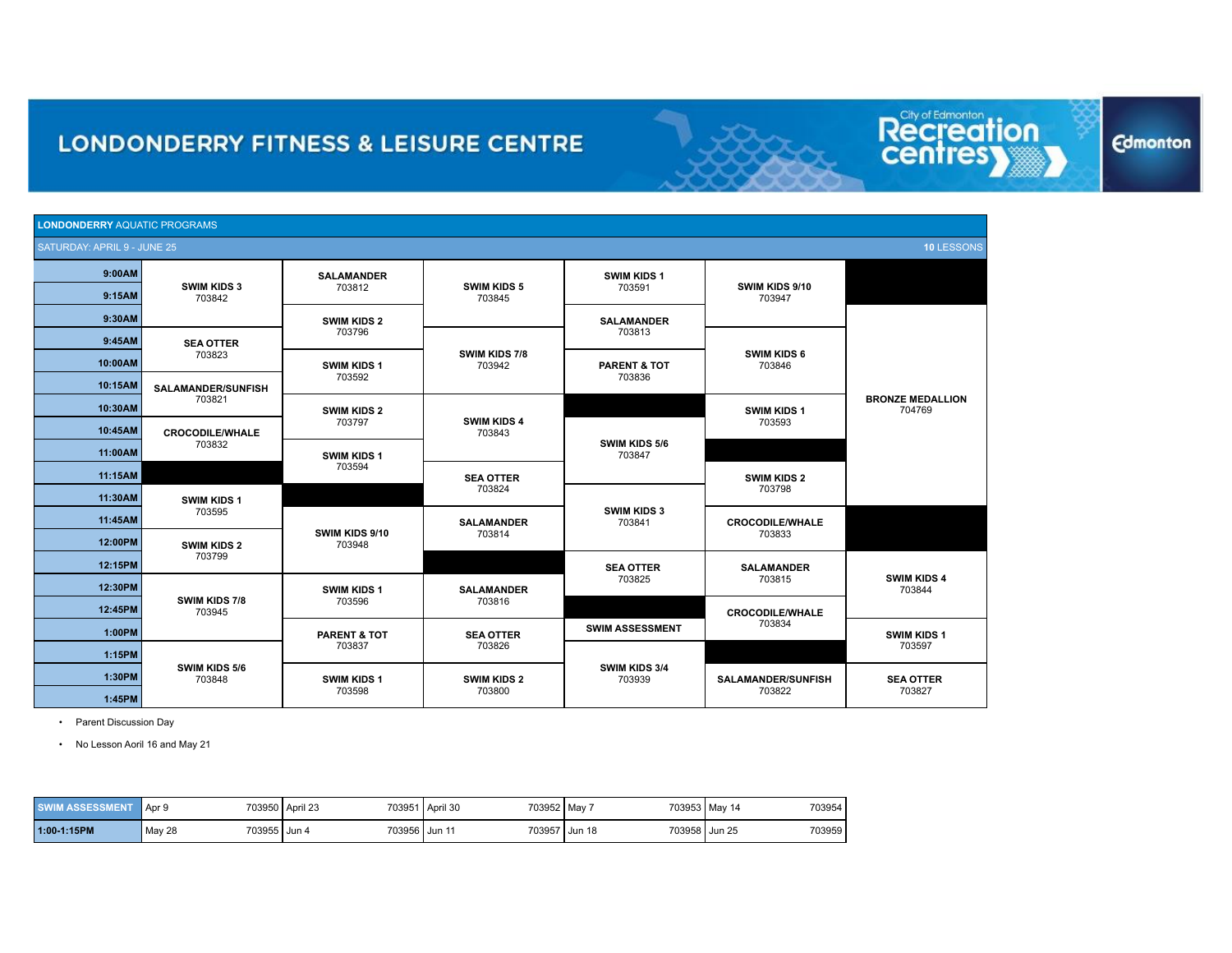| LONDONDERRY AQUATIC PROGRAMS |                                                                |                                                         |                              |                                |                                   |                                   |
|------------------------------|----------------------------------------------------------------|---------------------------------------------------------|------------------------------|--------------------------------|-----------------------------------|-----------------------------------|
| FRIDAY: APRIL 8 - JUNE 24    |                                                                |                                                         |                              |                                |                                   | 10 LESSONS                        |
| 4:00PM                       | <b>SEA OTTER</b>                                               |                                                         | <b>SWIM KIDS 1</b><br>703993 |                                | <b>PARENT &amp; TOT</b><br>703838 |                                   |
| 4:15PM                       | 704270                                                         | SWIM KIDS 9/10<br>704274                                |                              | <b>SWIM KIDS 3/4</b><br>704268 |                                   |                                   |
| 4:30PM                       | <b>CROCODILE/WHALE</b><br>704267<br><b>SALAMANDER/ SUNFISH</b> |                                                         | <b>SALAMANDER</b>            |                                | <b>SWIM KIDS 2</b><br>703996      | <b>BRONZE MEDALLION</b><br>704770 |
| 4:45PM                       |                                                                |                                                         | 704026                       |                                |                                   |                                   |
| 5:00PM                       |                                                                | <b>SWIM KIDS 3</b><br>704024                            | <b>SEA OTTER</b>             | <b>SWIM KIDS 5</b><br>704277   | <b>SWIM KIDS 1</b><br>703994      |                                   |
| 5:15PM                       | 704266                                                         |                                                         | 704271                       |                                |                                   |                                   |
| 5:30PM                       |                                                                | <b>SWIM KIDS 2</b>                                      | <b>SWIM KIDS 4</b><br>704275 | <b>SALAMANDER</b><br>704027    | <b>SWIM KIDS 6</b><br>704278      |                                   |
| 5:45PM                       | SWIM KIDS 7/8<br>704273                                        | 703997                                                  |                              |                                |                                   |                                   |
| 6:00PM                       |                                                                | <b>SEA OTTER</b>                                        |                              |                                |                                   |                                   |
| 6:15PM                       |                                                                | 704272                                                  |                              | 703995                         | <b>SWIM KIDS 3/4</b><br>704269    |                                   |
| 6:30PM                       | <b>ADULT BASICS 1</b><br>704738                                | SWIM KIDS 5/6<br>704276<br><b>SWIM KIDS 2</b><br>703998 |                              | <b>PRIVATE LESSON</b>          |                                   |                                   |
| 6:45PM                       |                                                                |                                                         |                              |                                |                                   |                                   |

Recreation

ce

**Edmonton** 

• Parent Discussion Day May 12

• No Lesson

| <b>PRIVATE LESSON</b> | Apr 8                  | 704289 Apr 29<br>704279 Apr 22 | 704290 May 6  | 704292<br>704291 May 13 |
|-----------------------|------------------------|--------------------------------|---------------|-------------------------|
| 7:30-8:00PM           | 704293 Jun 3<br>May 27 | 704294 Jun 10                  | 704295 Jun 17 | 704297<br>704296 Jun 24 |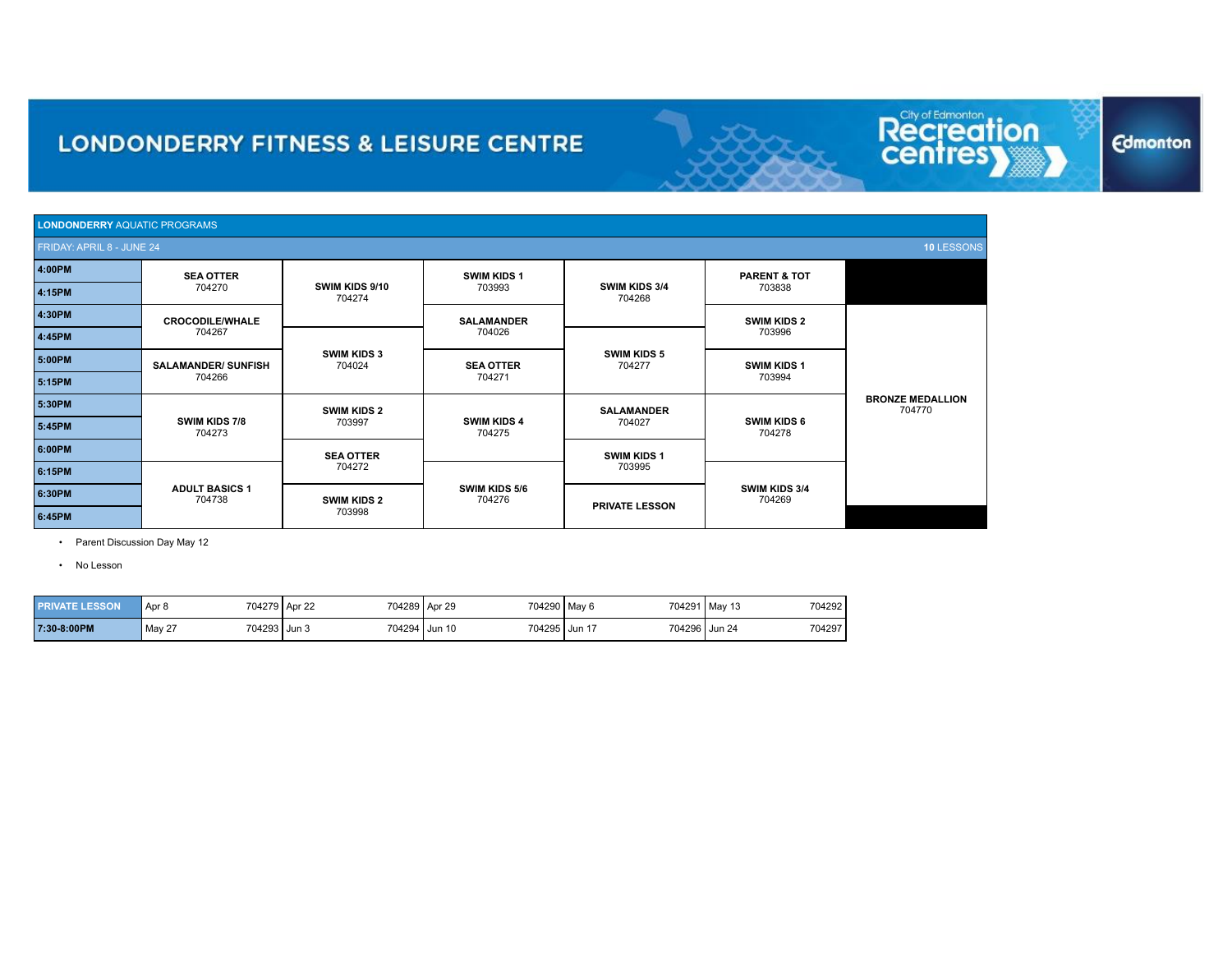| <b>LONDONDERRY AQUATIC PROGRAMS</b>               |                              |                                 |                            |                                     |                              |  |  |  |
|---------------------------------------------------|------------------------------|---------------------------------|----------------------------|-------------------------------------|------------------------------|--|--|--|
| MONDAY & WEDNESDAY: APRIL 4 - MAY 9<br>10 LESSONS |                              |                                 |                            |                                     |                              |  |  |  |
| 4:00PM                                            | <b>SWIM KIDS 1</b>           | <b>SWIM KIDS 2</b><br>704327    | <b>SEA OTTER</b><br>704343 |                                     | <b>SALAMANDER/SUNFISH</b>    |  |  |  |
| 4:15PM                                            | 704318                       |                                 |                            | <b>SWIM KIDS 3</b><br>704570        | 704336                       |  |  |  |
| 4:30PM                                            |                              | <b>SALAMANDER/SUNFISH</b>       | <b>SWIM KIDS 1</b>         |                                     | <b>SEA OTTER</b>             |  |  |  |
| 4:45PM                                            | <b>SWIM KIDS 6</b><br>704280 | 704337                          | 704319                     |                                     | 704344                       |  |  |  |
| 5:00PM                                            |                              | <b>SWIM KIDS 2</b>              | <b>PARENT &amp; TOT</b>    | <b>SWIM KIDS 4</b><br>704573        | <b>SWIM KIDS 1</b><br>704320 |  |  |  |
| 5:15PM                                            | <b>SEA OTTER</b>             | 704328                          | 703839                     |                                     |                              |  |  |  |
| 5:30PM                                            | 704345                       | <b>SWIM KIDS 1</b><br>704321    | SWIM KIDS 3/4<br>704356    | <b>SALAMANDER/SUNFISH</b><br>704348 | <b>SWIM KIDS 5</b><br>704575 |  |  |  |
| 5:45PM                                            | <b>SWIM KIDS 2</b>           |                                 |                            |                                     |                              |  |  |  |
| 6:00PM                                            | 704342                       |                                 |                            | <b>SWIM KIDS 1</b>                  |                              |  |  |  |
| 6:15PM                                            |                              | <b>SALAMANDER</b>               |                            | 704322                              |                              |  |  |  |
| 6:30PM                                            | <b>SWIM KIDS 2</b>           | 704349                          |                            |                                     | SWIM KIDS 7/8<br>704584      |  |  |  |
| 6:45PM                                            | 704325                       |                                 | SWIM KIDS 5/6<br>704577    | <b>ADULT BASICS 2</b>               |                              |  |  |  |
| 7:00PM                                            | <b>SALAMANDER/SUNFISH</b>    | <b>ADULT BASICS 1</b><br>704739 |                            | 704742                              |                              |  |  |  |
| 7:15PM                                            | 704338                       |                                 | SWIM KIDS 9/10             |                                     |                              |  |  |  |
| 7:30PM                                            | <b>SWIM KIDS 1</b>           | <b>CROCODILE/ WHALE</b>         | 704673                     | <b>SWIM KIDS 2</b><br>704329        | SWIM KIDS 3/4<br>704357      |  |  |  |
| 7:45PM                                            | 704323                       | 704352                          |                            |                                     |                              |  |  |  |

Recreation

**Edmonton** 

• Parent Discussion Day May 12

• No Lesson April 18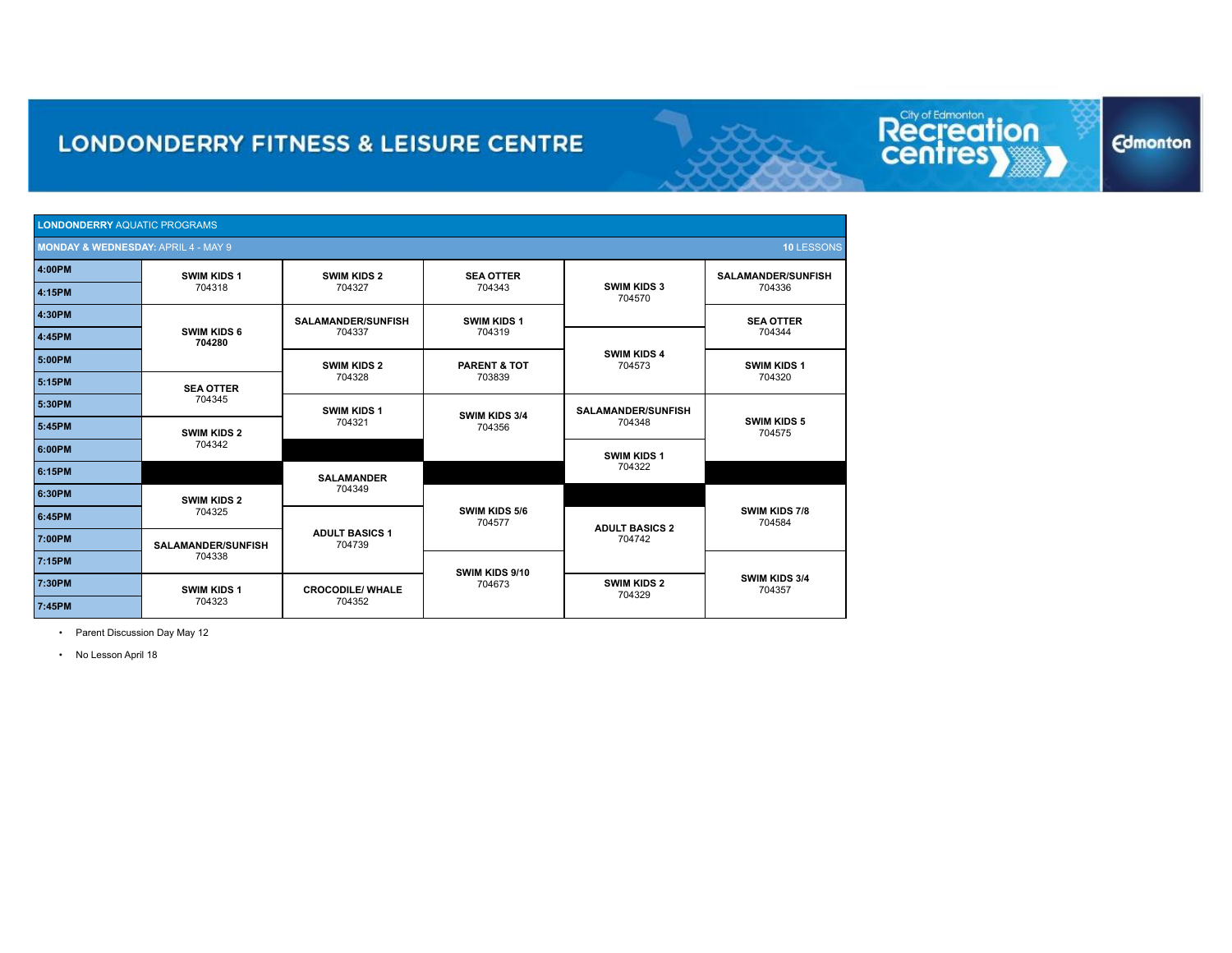| LONDONDERRY AQUATIC PROGRAMS                                  |                              |                                 |                            |                                     |                                   |                         |  |  |
|---------------------------------------------------------------|------------------------------|---------------------------------|----------------------------|-------------------------------------|-----------------------------------|-------------------------|--|--|
| <b>MONDAY &amp; WEDNESDAY: MAY 11 - JUNE 15</b><br>10 LESSONS |                              |                                 |                            |                                     |                                   |                         |  |  |
| 4:00PM                                                        | <b>SWIM KIDS 1</b>           | <b>SWIM KIDS 2</b>              | <b>SEA OTTER</b><br>704346 | <b>SWIM KIDS 3</b><br>704571        | <b>CROCODILE/ WHALE</b><br>704353 |                         |  |  |
| 4:15PM                                                        | 704324                       | 704696                          |                            |                                     |                                   |                         |  |  |
| 4:30PM                                                        |                              | <b>SWIM KIDS 1</b>              | <b>SALAMANDER</b>          |                                     | <b>SWIM KIDS 2</b>                |                         |  |  |
| 4:45PM                                                        | <b>SWIM KIDS 6</b><br>704281 | 704687                          | 704351                     |                                     | 704697                            |                         |  |  |
| 5:00PM                                                        |                              | <b>SWIM KIDS 2</b>              | <b>PARENT &amp; TOT</b>    | <b>SWIM KIDS 4</b><br>704574        | <b>SWIM KIDS 1</b>                |                         |  |  |
| 5:15PM                                                        | <b>SEA OTTER</b>             | 704698<br>703840                |                            | 704688                              |                                   |                         |  |  |
| 5:30PM                                                        | 704710                       | <b>SWIM KIDS 1</b>              |                            | <b>SALAMANDER/SUNFISH</b><br>704339 | <b>SWIM KIDS 5</b><br>704576      |                         |  |  |
| 5:45PM                                                        | <b>SWIM KIDS 2</b>           | 704689                          | SWIM KIDS 3/4<br>704358    |                                     |                                   | <b>BRONZE STAR</b>      |  |  |
| 6:00PM                                                        | 704330                       |                                 |                            |                                     |                                   | 704771                  |  |  |
| 6:15PM                                                        |                              | <b>SALAMANDER</b>               |                            |                                     |                                   |                         |  |  |
| 6:30PM                                                        | <b>SEA OTTER</b>             | 704350                          |                            |                                     | SWIM KIDS 7/8<br>704585           |                         |  |  |
| 6:45PM                                                        | 704711                       |                                 | SWIM KIDS 5/6<br>704578    | <b>ADULT BASICS 2</b><br>704744     |                                   | <b>SWIM KIDS 1</b>      |  |  |
| 7:00PM                                                        | <b>SALAMANDER/SUNFISH</b>    | <b>ADULT BASICS 1</b><br>704740 |                            |                                     |                                   | 704690                  |  |  |
| 7:15PM                                                        | 704715                       |                                 | SWIM KIDS 9/10<br>704676   |                                     | SWIM KIDS 3/4<br>704360           |                         |  |  |
| 7:30PM                                                        | <b>SWIM KIDS 1</b>           | <b>SALAMANDER/SUNFISH</b>       |                            | <b>SWIM KIDS 2</b>                  |                                   | SWIM KIDS 5/6<br>704579 |  |  |
| 7:45PM                                                        | 704691                       | 704716                          |                            | 704699                              |                                   |                         |  |  |

,

**Edmonton** 

Recreation

• Parent Discussion Day May 12

• No Lesson May 23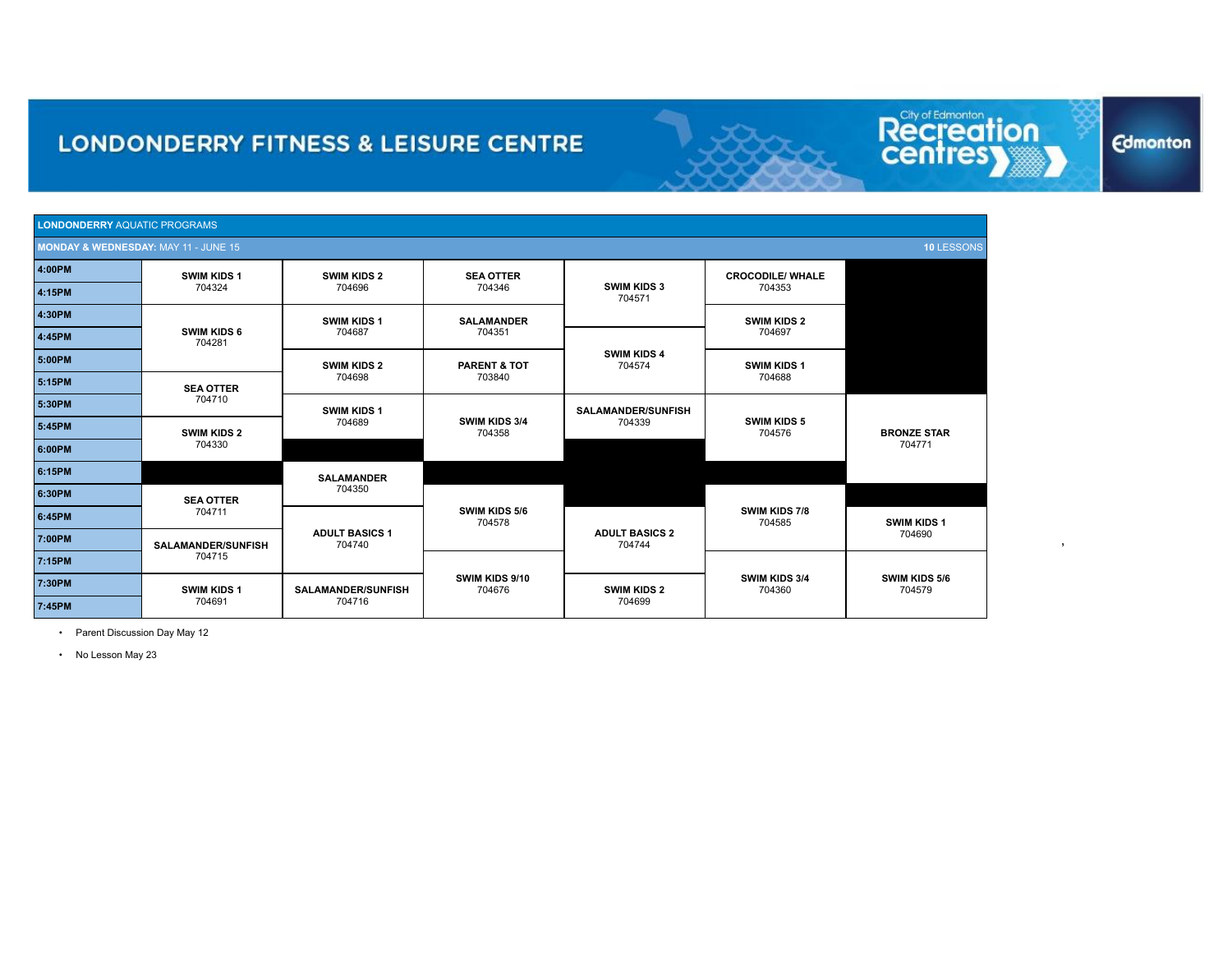| <b>LONDONDERRY AQUATIC PROGRAMS</b>                          |                           |                           |                           |                                                            |                                   |  |  |  |
|--------------------------------------------------------------|---------------------------|---------------------------|---------------------------|------------------------------------------------------------|-----------------------------------|--|--|--|
| 10 LESSONS<br><b>TUESDAY &amp; THURSDAY: APRIL 5 - MAY 5</b> |                           |                           |                           |                                                            |                                   |  |  |  |
| 4:00PM                                                       |                           | <b>SALAMANDER/SUNFISH</b> | <b>SWIM KIDS 1</b>        | <b>SWIM KIDS 2</b>                                         | <b>SEA OTTER</b>                  |  |  |  |
| 4:15PM                                                       | SWIM KIDS 3/4<br>704359   | 704340<br>704721          |                           | 704728                                                     | 704347                            |  |  |  |
| 4:30PM                                                       |                           | <b>SEA OTTER</b>          | SWIM KIDS 1/2             | <b>SWIM KIDS 7/8</b><br>704586<br>SWIM KIDS 9/10<br>704677 | <b>CROCODILE/ WHALE</b><br>704354 |  |  |  |
| 4:45PM                                                       |                           | 704714                    | 704733                    |                                                            |                                   |  |  |  |
| 5:00PM                                                       | SWIM KIDS 5/6<br>704580   | <b>SWIM KIDS 1/2</b>      | <b>SALAMANDER/SUNFISH</b> |                                                            |                                   |  |  |  |
| 5:15PM                                                       |                           | 704734                    | 704717                    |                                                            |                                   |  |  |  |
| 5:30PM                                                       | <b>SALAMANDER/SUNFISH</b> | <b>SWIM KIDS 1</b>        | <b>SWIM KIDS 2</b>        |                                                            | YOUTH BASICS 1<br>704745          |  |  |  |
| 5:45PM                                                       | 704737                    | 704723                    | 704331                    |                                                            |                                   |  |  |  |

• Parent Discussion Day

• No Lesson

## Recreation

**Edmonton**